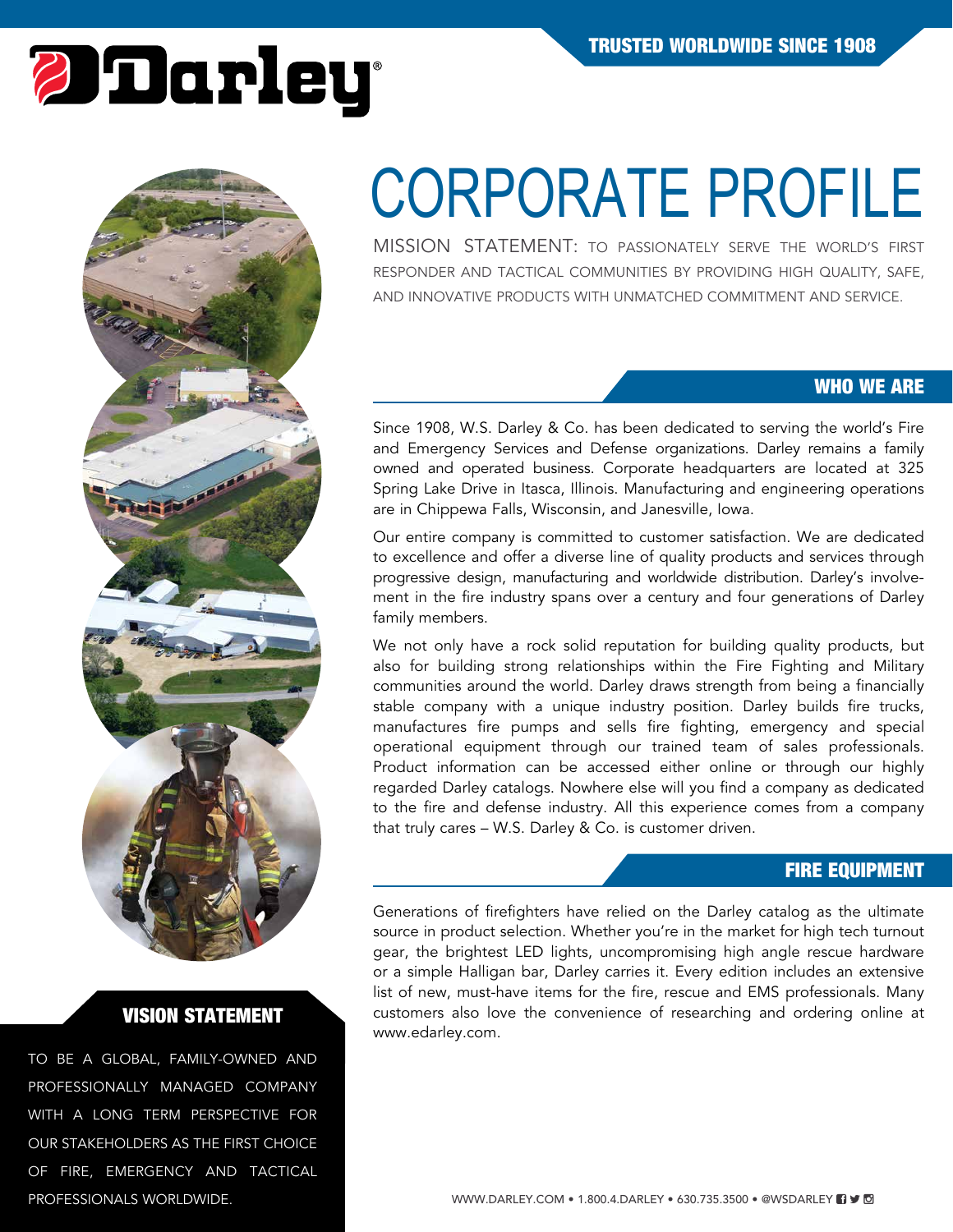## DEFENSE EQUIPMENT

Darley has enjoyed a long, proud tradition of supplying mission critical equipment to our troops. In 2007, we were awarded the first of two major DLA contracts under the Tailored Logistics Support Program (TLSP) for both Fire and Emergency Services Equipment (F&ESE) and Special Operational Equipment (SOE). The DoD recognized Darley's corporate experience, past performance and ability to be a reliable vendor. Equipment can be ordered through TLS, GSA, DoD FEDMALL, or open market.

Darley's Defense Division gives maximum attention to this growing market. Our outside defense sales team is comprised exclusively of veterans who proudly served our country. They are currently working with major military bases throughout the country. Visit www.darleydefense.com for view our Capabilities.

#### PUMPS

Whatever your fire fighting needs, Darley has the right pump to do the job. We offer portables, floating, high-lift booster, CAFS, PTO, engine driven, front mount, and midship pumps with flows from 60 to 3500 GPM and pressures up to 1200 PSI. In addition, all Darley midship pumps are UL ratable and meet NFPA requirements. From the smallest skid-mount to the chassis mounted midships, every Darley pump is designed for fast, efficient and safe operation.

#### **AUTOCAFS®**

Compressed Air Foam Systems (CAFS), provide superior firefighting capabilities offering quicker knockdown and improved personnel and structural protection. Darley's AutoCAFS® are the choice of informed firefighting professionals across the country. Engineered for simplicity and performance, these systems are known for their reliability and high quality.

#### ODIN® FOAM DIVISION

Based in Janesville, Iowa, ODIN® Foam Division is the world's leader in Compressed Air Foam Systems (CAFS) research and development and produces the safest and most reliable CAFS of any manufacturer today. With nearly 20 years of production experience, ODIN® is one of the oldest and most experienced manufacturers of CAFS and holds three separate patents for its innovative designs. ODIN® has fought fires under contract with various organizations. Products range from a 70 GPM / 50 CFM CAFS unit, all the way up to a cannon-size CAFS module that delivers 1000 GPM / 400 CFM. We also design and build engine, hydraulic, and split-shaft PTO driven systems. Customers can find detailed product information on www.odinfoam.com.

#### OHLER PUMP DIVISION

The Ohler Pump Division is also located in Janesville, Iowa, and was established in 1947 by Ralph G. Ohler. Marketed under the brand Ohler Pumps, this innovative company manufactures dependable, rugged and powerful centrifugal pumps, ranging from 1" to 6". Ohler has produced thousands of pumps for the U.S. Military and U.S. Coast Guard, as well as many other industries. They have recently manufactured over 1,500 refueling and potable water transfer pumps to the United States Marine Corps (USMC). Visit Ohler online at www.ohlerpumps.com.

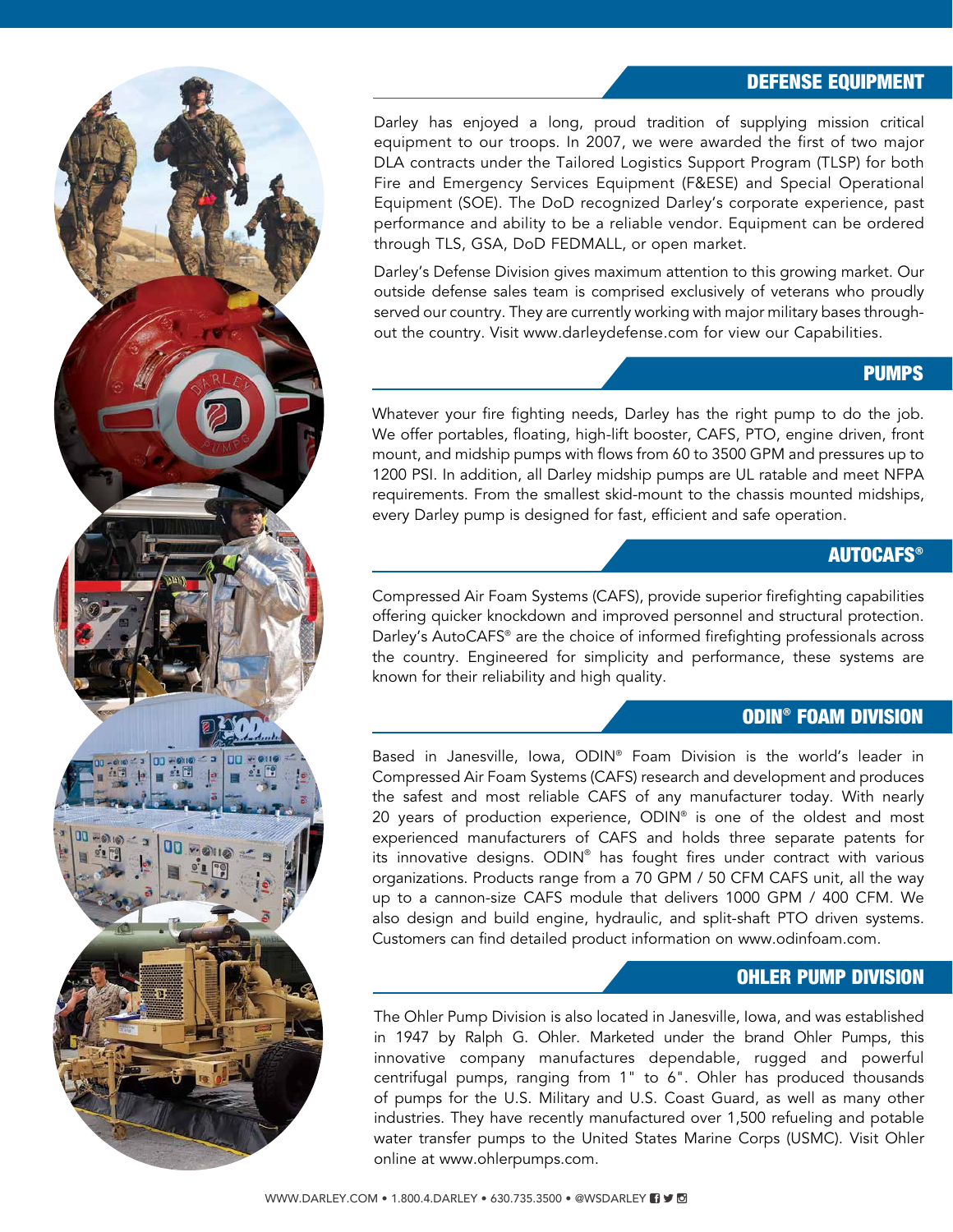#### APPARATUS

Darley offers a full range of apparatus, including mini-pumpers, tankers, commercial and custom pumpers. We are known for building specialized apparatus that often includes compressed air foam systems and co-polymer bodies. These features are evident in Darley's premier program series apparatus, which is called "The Firetruck". You can expect an unmatched level of quality and service from our entire line of vehicles.

#### FIREBOY®-XINTEX®

In June of 2017, Darley purchased Fireboy, Xintex and Aetna Engineering, headquartered in Grand Rapids, MI. The company also has manufacturing operations in Poole, England. The new company is Fireboy-Xintex, LLC. Founded in 1973, Fireboy is the market leader in marine pre-engineered and custom engineered fire safety and suppression equipment. Xintex is a leader in gas and fire detection equipment. Aetna engineering specializes in digital instruments like tachometers. The electronics engineering and manufacturing capabilities will enhance Darley's position in the fire service.

With over one million systems in service and roughly 75% of the recreational marine market, Fireboy suppression systems are well known in the marine markets. Fireboy-Xintex also serves defense, commercial, industrial, truck, bus, rail and other markets. Please visit www.fireboy-xintex.com for more information.

#### **POLYBILT®**

In 2001, Darley partnered with ProPoly Inc. to start a new Company, Polybilt LLC. PolyBilt® has been manufacturing the latest state-of-the art truck products and bodies for the fire truck market. Polyprene™ provides for years of trouble-free service life and will not rust or corrode. Also, unlike other materials such as aluminum and steel, our material will not ding, dent or crack. More information on the benefits of our products is available on www.polybilt.com.

#### WATER PURIFICATION SYSTEMS

In 2007, Darley received a Homeland Security Market Development Grant from the State of Illinois to develop a line of water purification systems. Darley has developed a complete line of quickly-deployable water purification systems that can be used by first responders and military professionals to aid in establishing and maintaining a potable water supply in the event of an emergency situation. The systems are available as portable self-contained units, standalone solar-powered units and fire apparatus integrated systems. The municipal purification systems are designed to work with the pump on a fire apparatus, or in conjunction with an in-place water department. Detailed information can be found on www.darley.com.